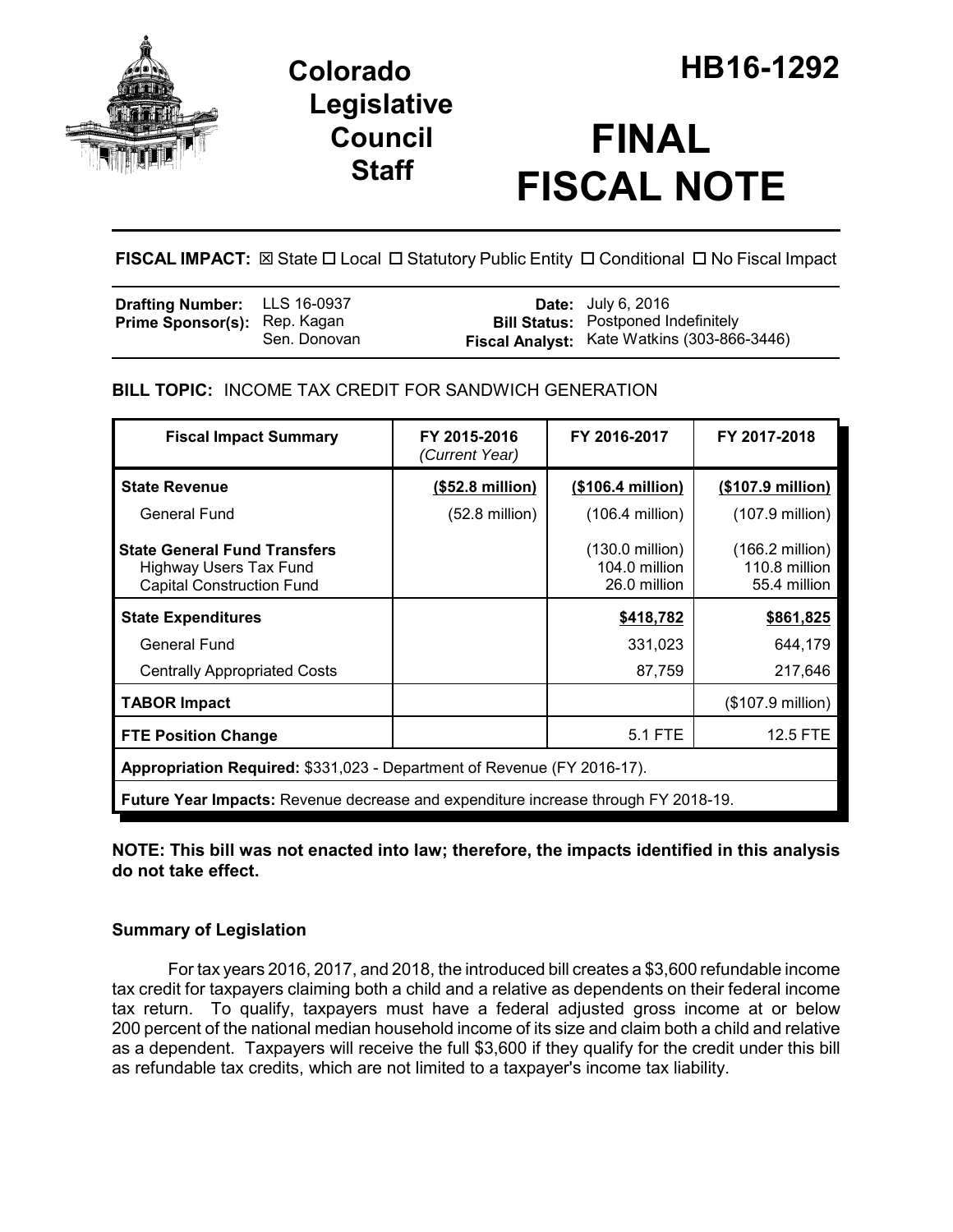July 6, 2016

#### **Background**

Federal tax law allows taxpayers to claim an income tax exemption for each person claimed as a dependent. Dependents may include both qualifying children and qualifying relatives. This includes a taxpayer's:

- child, stepchild, foster child, or descendant (e.g., grandchild). This includes legally adopted children;
- brother, sister, half-brother, half-sister, stepbrother, or stepsister;
- father, mother, stepfather, stepmother, grandparent, or other direct ancestor, but not foster parent;
- sibling's child or half-sibling's child;
- parent's siblings; and
- son-in-law, daughter-in-law, father-in-law, mother-in-law, brother-in-law, or sister-in-law.

For tax year 2015, taxpayers may reduce their federal taxable income by \$4,000 per dependent. The exemption amount is reduced for taxpayers with a federal adjusted gross income in excess of \$258,250 for single filers and \$309,900 for joint filers.

*Qualifying median household income*. Table 1 summarizes U.S. median household income by household size for calendar year 2014. To qualify for the tax credit under this bill, a taxpayer must have a federal adjusted gross income of less than 200 percent of this amount based on his or her household size.

| Table 1. U.S. Median Household Income by Household Size |                |                  |  |
|---------------------------------------------------------|----------------|------------------|--|
| <b>Household Size</b>                                   | 2014 Estimate* | 200% of Estimate |  |
| All Households                                          | \$53,657       | \$107,314        |  |
| 1-Person                                                | 28,309         | 56,618           |  |
| 2-Person                                                | 60,689         | 121,378          |  |
| 3-Person                                                | 68,816         | 137,632          |  |
| 4-Person                                                | 79,784         | 159,568          |  |
| 5-Person                                                | 73,401         | 146,802          |  |
| 6-Person                                                | 69,137         | 138,274          |  |
| 7+ Person                                               | 71,957         | 143,914          |  |

*\*Source: U.S. Census Bureau, American Community Survey 1-year estimates.*

#### **State Revenue**

This bill is estimated to **reduce General Fund revenue by \$52.8 million in FY 2015-16 (half-year impact), \$106.4 million in FY 2016-17, \$107.9 million in FY 2017-18, and \$54.3 million in FY 2018-19 (half-year impact).**

*Data and assumptions.* Actual Colorado taxpayer data from the 2012 statistics of income was used to estimate the number of taxpayers eligible for the credit. The estimate was restricted to taxpayers who claimed both child and adult dependents and whose federal adjusted gross income was below the national median household income for the taxpayer's household size. Taxpayer household size was inferred based on the total number of dependents claimed in the 2012 statistics of income data.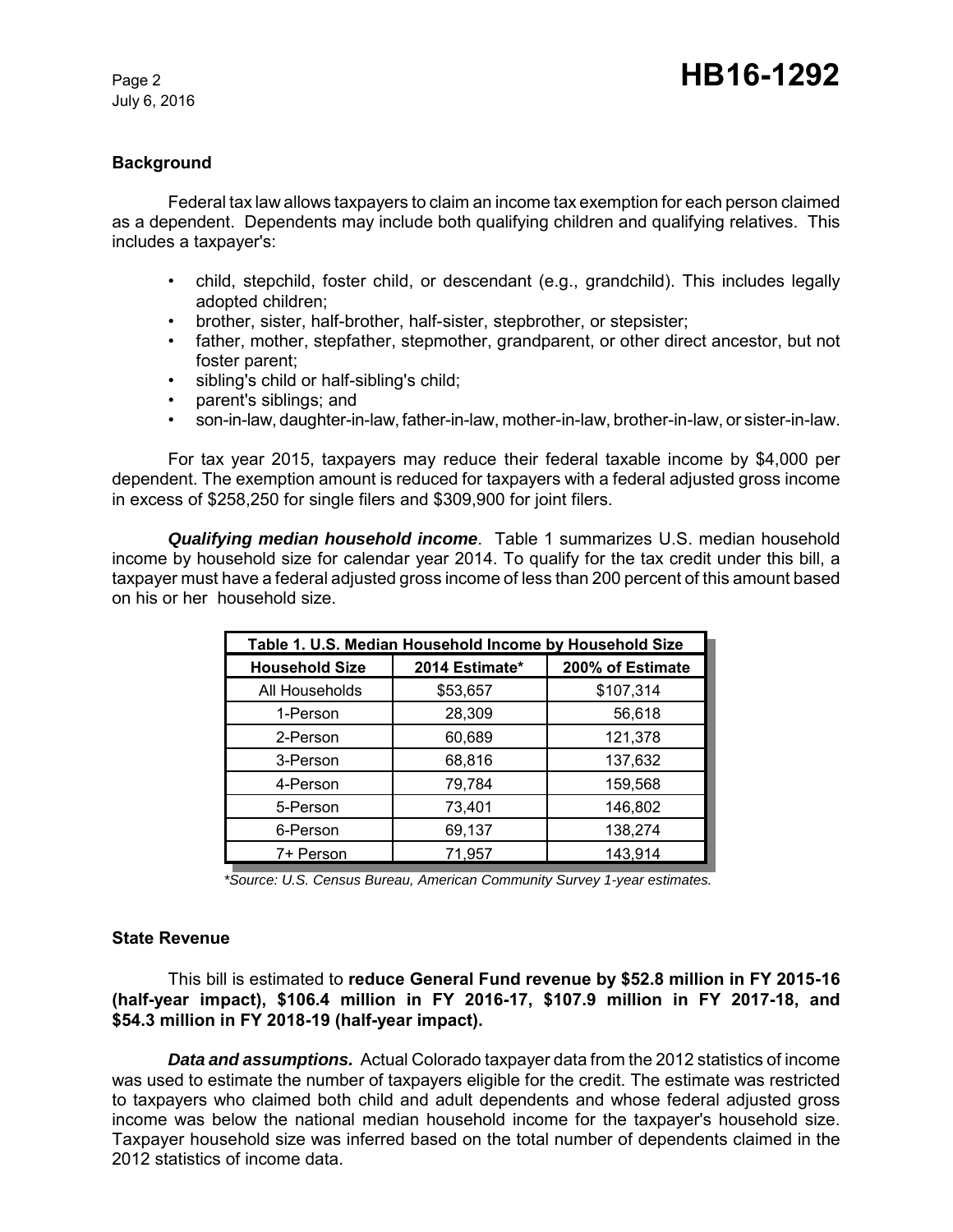The estimate of the number of eligible taxpayers was grown by the State Demography Office's statewide population growth projections to arrive at estimates for tax year 2016 and beyond. The projections of eligible taxpayers for 2016, 2017, and 2018 were then multiplied by the refundable credit amount of \$3,600 to arrive at a revenue estimate. These estimates are summarized in Table 2.

| Table 2. Taxpayer and Revenue Estimates for HB16-1292 |                         |                            |  |
|-------------------------------------------------------|-------------------------|----------------------------|--|
| Tax Year                                              | <b>Number Taxpayers</b> | <b>General Fund</b>        |  |
| 2016                                                  | 29.349                  | $($105.7 \text{ million})$ |  |
| 2017                                                  | 29.745                  | $(107.1$ million)          |  |
| 2018                                                  | 30.171                  | $(108.6 \text{ million})$  |  |

*<sup>\*</sup> Revenue impacts are split across fiscal years. For example, the tax year 2016 impact is spread over FY 2015-16 and FY 2016-17.*

#### **TABOR Impact**

This bill reduces state revenue to the General Fund, which will reduce the amount of money required to be refunded under TABOR. TABOR refunds are paid out of the General Fund. Table 3 shows the projected impact on the mechanisms used to refund the TABOR surplus in current law. Revenue is refunded in the year following the year in which it is collected. This bill is expected to reduce the TABOR surplus by\$107.9 million in FY 2017-18, reducing the amount of revenue refunded through the Six Tier Sales Tax Refund by these amounts.

| Table 3. Impact of HB 16-1292 on Current Refund Mechanisms                                                       |                                                                 |  |
|------------------------------------------------------------------------------------------------------------------|-----------------------------------------------------------------|--|
|                                                                                                                  | <b>FY 2017-18 Surplus</b><br>FY 2018-19 Refund<br>Tax Year 2018 |  |
| <b>Current Law</b><br>Revenue above the TABOR limit<br>Income Tax Rate Reduction<br>Sales Tax Refund             | \$384.0 million<br>232.9 million<br>151.3 million               |  |
| HB16-1045<br>Revenue above the TABOR limit<br>Income Tax Rate Reduction<br>Sales Tax Refund                      | 276.3 million<br>232.9 million<br>43.4 million                  |  |
| <b>Change from Current Law</b><br>Revenue above the TABOR limit<br>Income Tax Rate Reduction<br>Sales Tax Refund | $(107.9$ million)<br>$(107.9 \text{ million})$                  |  |

 *Source: Legislative Council Staff December 2015 Forecast.*

#### **State Transfers**

Senate Bill 09-228 requires transfers to the Highway Users Tax Fund (HUTF) and the Capital Construction Fund (CCF) to occur each year through FY 2019-20. When the TABOR surplus is between 1.0 percent and 3.0 percent of General Fund revenue, the transfers are halved; when the TABOR surplus exceeds 3.0 percent the transfers are suspended. This bill will reduce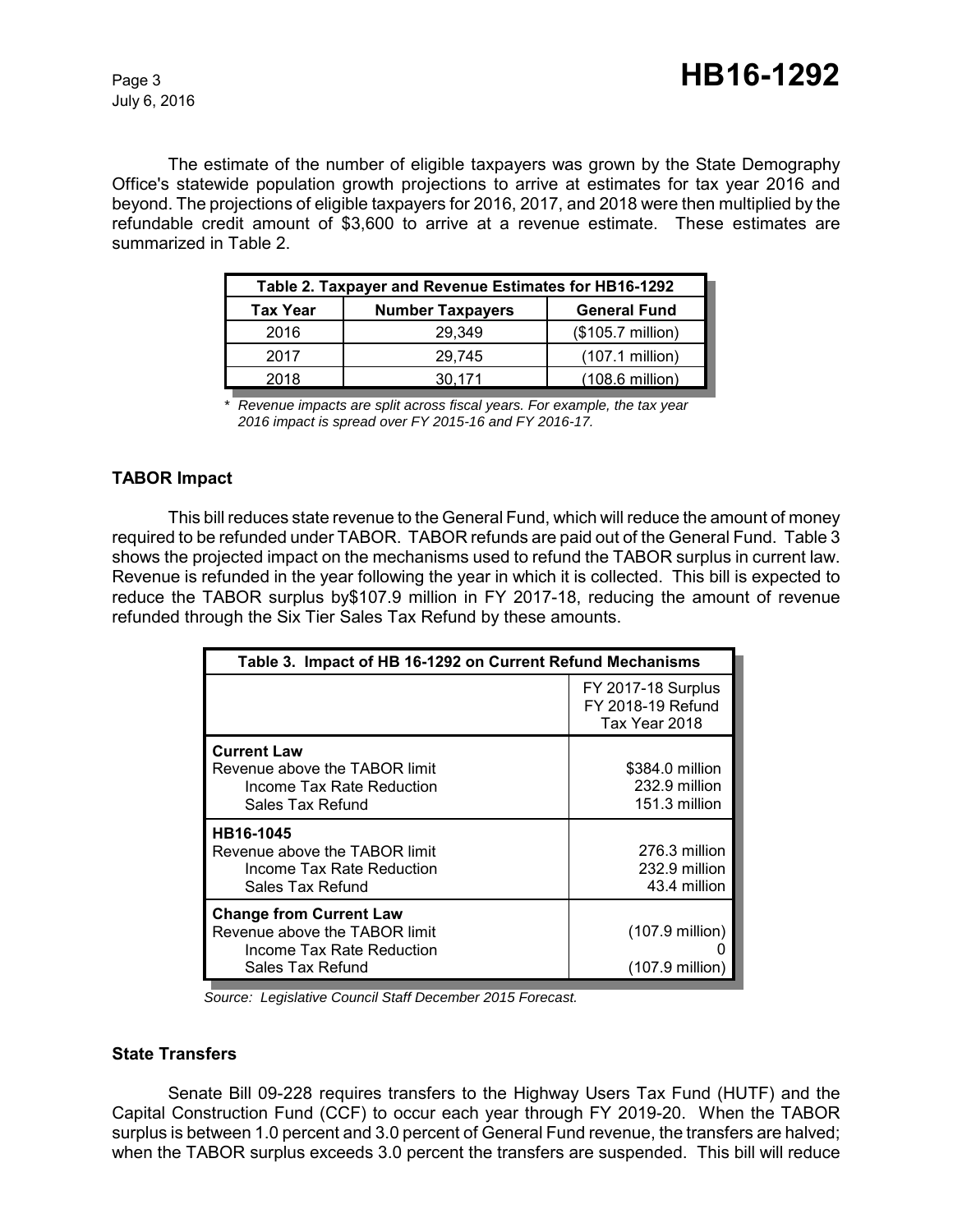the TABOR surplus in FY 2017-18, thereby triggering halved transfer amounts in FY 2017-18. Relative to current law, this will increase the transfers to the HUTF by \$110.8 million in FY 2017-18, and will increase the transfers to the CCF by \$55.4 million in FY 2017-18.

#### **State Expenditures**

This bill will **increase state General Fund expenditures by \$418,782 and 5.1 FTE in FY 2016-17, and by \$861,825 and 12.5 FTE in FY 2017-18 and 2018-19 for the Department of Revenue.** Costs include personal services, operating expenses, programming, testing, and form change, and document management costs, as summarized in Table 4 and explained below.

| Table 4. Expenditures Under HB16-1292       |            |            |            |
|---------------------------------------------|------------|------------|------------|
| <b>Cost Components</b>                      | FY 2015-16 | FY 2016-17 | FY 2017-18 |
| <b>Personal Services</b>                    |            | \$226,767  | \$559,178  |
| <b>FTE</b>                                  |            | 5.1 FTE    | 12.5 FTE   |
| Operating Expenses and Capital Outlay Costs |            | 28,360     | 49,499     |
| Programming, Testing and Form Change Costs  |            | 40,877     |            |
| Document Management                         |            | 32,664     | 33,114     |
| <b>Printing and Mailing</b>                 |            | 2,355      | 2,388      |
| Centrally Appropriated Costs*               |            | 87,759     | 217,646    |
| <b>TOTAL</b>                                |            | \$418,782  | \$861,825  |

*\* Centrally appropriated costs are not included in the bill's appropriation.*

*Department of Revenue.* This bill requires changes to the Department of Revenue's GenTax software system. Changes are programmed by a contractor at a rate of \$200 per hour. The changes in this bill are expected to increase General Fund expenditures by \$32,000 representing 160 hours of programming. GenTax testing for this bill will require the expenditures for contract personnel totaling \$7,677, representing 160 hours of testing at a rate of \$24 per hour.

This fiscal note assumes a 100 percent review rate for all taxpayers claiming the credit based on a higher credit amount relative to other tax credits under existing law and a higher tendency toward fraud and improper payment with refundable tax credits. This will require 5.1 FTE in FY 2016-17 and 12.5 FTE in FY 2017-18 and 2018-19 to review, audit, respond to taxpayer protests and answer phone inquiries regarding the credit.

*Department of Personnel and Administration.* Scanning and imaging software will require modification to implement changes to the deduction. This will require \$1,200 for individual income tax form 104CR in FY 2016-17 reappropriated from the Department of Revenue to the document management line for the Department of Personnel and Administration. Review and auditing will also result in document management costs for an estimated 15 percent of filers totaling \$33,664 in FY 2016-17. This amount is expected to grow with the number of filers claiming the credit.

*Centrally appropriated costs.* Pursuant to a Joint Budget Committee policy, certain costs associated with this bill are addressed through the annual budget process and centrally appropriated in the Long Bill or supplemental appropriations bills, rather than in this bill. The centrally appropriated costs subject to this policy are estimated in the fiscal note for informational purposes and summarized in Table 5.